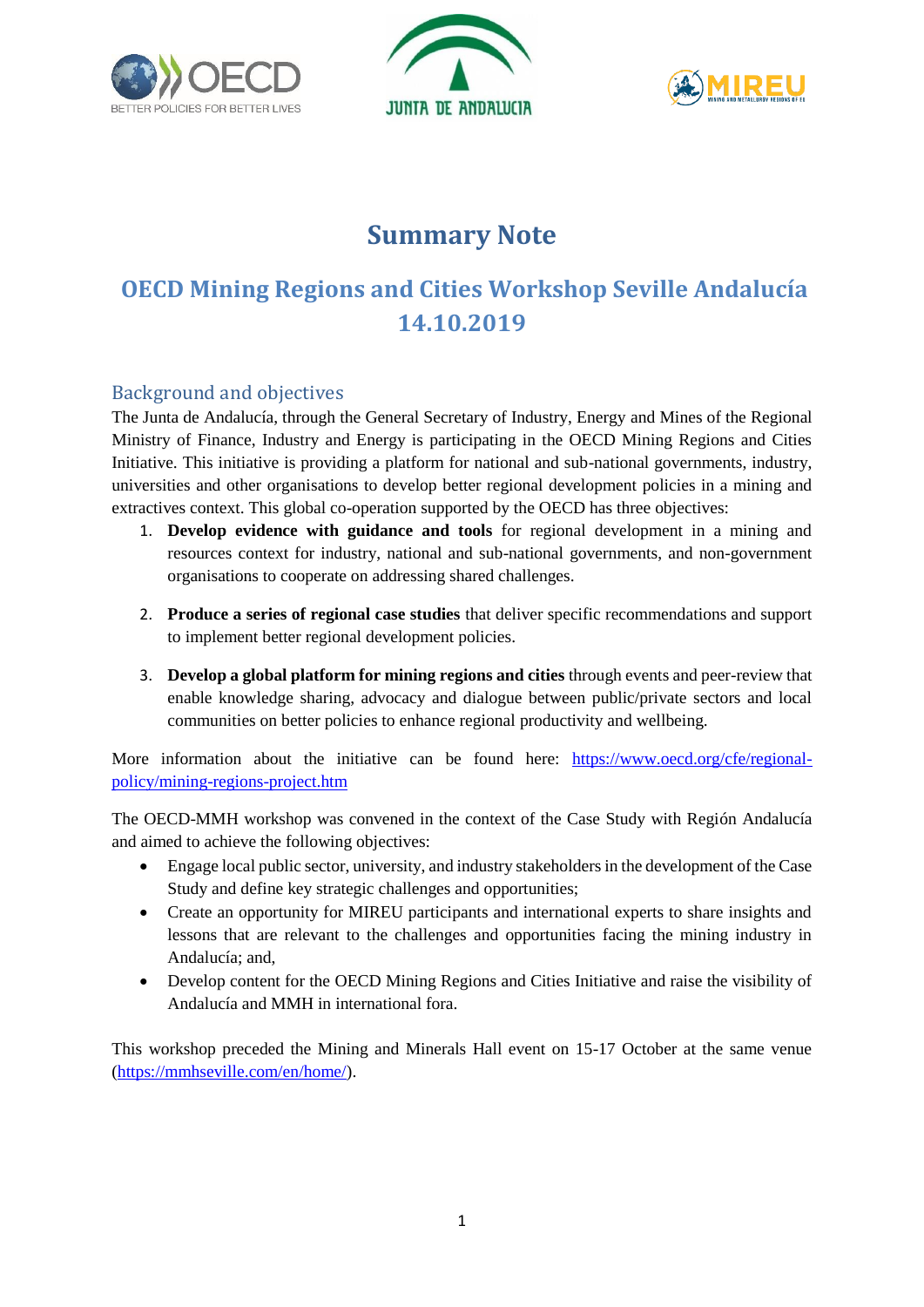





## Summary:

The workshop was attended by around 50 people from regional and local government levels, as well as a range of public and private organisations. International participation included representatives from Argentina, Finland, Morocco, and Sweden. Participants shared their views on how to best foster the development of local value chains and innovation in the extractives context to enhance regional development. Discussion showed that stakeholders from the region of Andalucía are eager to learn from others and make sure that their mining operations deliver positive benefits to local communities. It further allowed international experts from the OECD Mining Regions and Cities Initiative to share insights and lessons that are relevant to the challenges and opportunities facing the mining industry in Andalucía. The engagement with the local public sector, university, and industry stakeholders provided an understanding of key strategic challenges and opportunities as well as areas for policy change in the region.

Mining and extractive industries have the potential to be an important driver of regional productivity and job creation in Andalucía. There is a need for a cohesive policy to realise this potential. Key emerging themes that could be further investigated in the case study include:

- Developing evidence of the importance of mining in the region for the Spanish national economy and the strategic importance of raw materials supply in the European context.
- Fostering regional development through two areas of opportunity 1) Innovation (technology within the extractive processes as well as maximizing efficiencies closing resource circles), and 2) value chain development (fostering SME growth in the extractives context).
- Shaping a renewed vision for mining and regional development that highlights these areas of opportunities, sets priorities and defines policy instruments around: developing eco-systems of innovation, increasing administrative capacity and improving the regulatory system.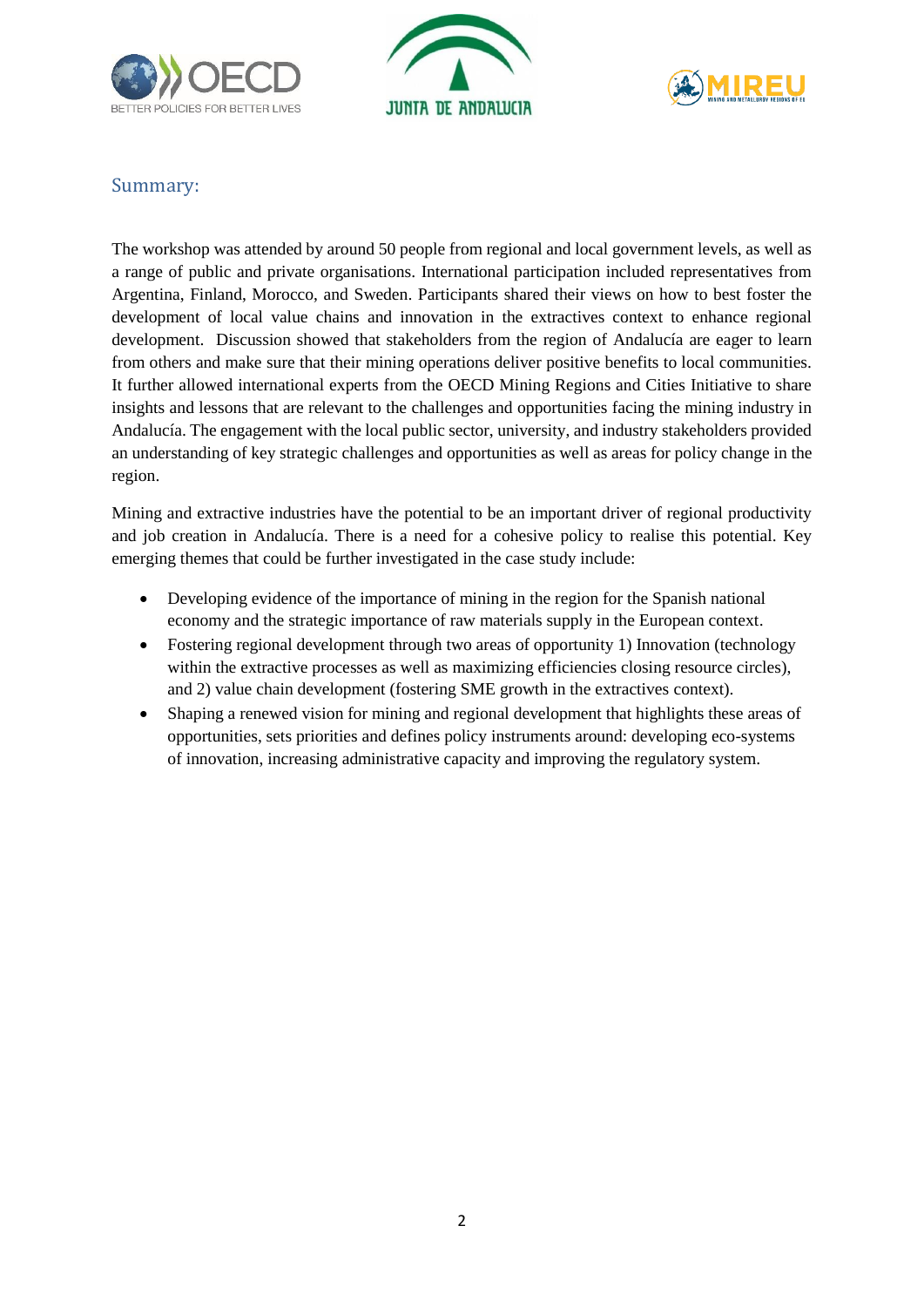





# Opening speeches

- Mrs. Natalia Gonzalez Hereza General Secretary of Industry, Energy and Mines- Región Andalucía - *Mining Strategy Andalucía 2020*
- Mr. Javier Targhetta MMH19 Commissioner

Mrs. Natalia Gonzalez Hereza and Mr. Javier Targhetta, welcomed the audience and provided context to the discussions. They highlighted the strategic importance of mining for the region and the opportunities for regional development linked to increase demand for raw materials in the EU. Drawing on the historical importance mining has for the region – mining has been done in the region since Roman times- Andalucía now constitutes 40% of all Spanish mining production value (in 2013, it was just 25%); accounting for 23% of all national aggregates and rock production, and 92% of all metalliferous production. Looking into the future, they see mining as a possibility to address labour market challenges and economic growth. For that to happen, positive investment climate needs to be created and this requires: 1) policy continuity, 2) coherence in the regulatory framework, 3) support for SMEs, 4) competence and skills as well as 5) social acceptance of mining.

Juan Biset, former Vice Minister of Mining, Argentina

Mr. Biset stressed that Andalucía has a fundamental opportunity for regional development – its local geology (Iberian Pyritic Belt: high grade Cu deposits, Au, Ag, Pb). Further, it can draw on already operating projects, good infrastructure like roads, energy and ports as well as a supportive regional government. To really harness the benefits these can provide he stressed that policy makers need to focus on the communities and how they can benefit. Important for this is an ecosystem of research, innovation and entrepreneurship is created around mining.

He also highlighted how the OECD Mining Regions and Cities provides an important opportunity to reach these goals. The study can provide the necessary evidence-based assessment and targeted recommendations as well as opportunities for knowledge-exchange and learning between OECD experts, other mining regions, and the private sector that face similar challenges and have already found solutions.

### Presentations:

Mining Regions and Cities Initiative and Case Study of Andalucía – Chris McDonald, Project Lead OECD Mining Regions and Cities Initiative

Mr. McDonald introduced the role of the OECD and its work on Rural and Regional Policy and the OECD Mining Regions and Cities Initiative. The OECD is implementing a project to develop recommendations for improving regional development outcomes for regions and cities specialised in mining and extractive industries. The project has three objectives:

1) Develop a global toolbox with recommendations and evidence to benchmark and inform regional development policies in a mining and extractives context;

2) Produce a series of case studies that deliver place-based recommendations and help regions and cities to implement better regional development policies;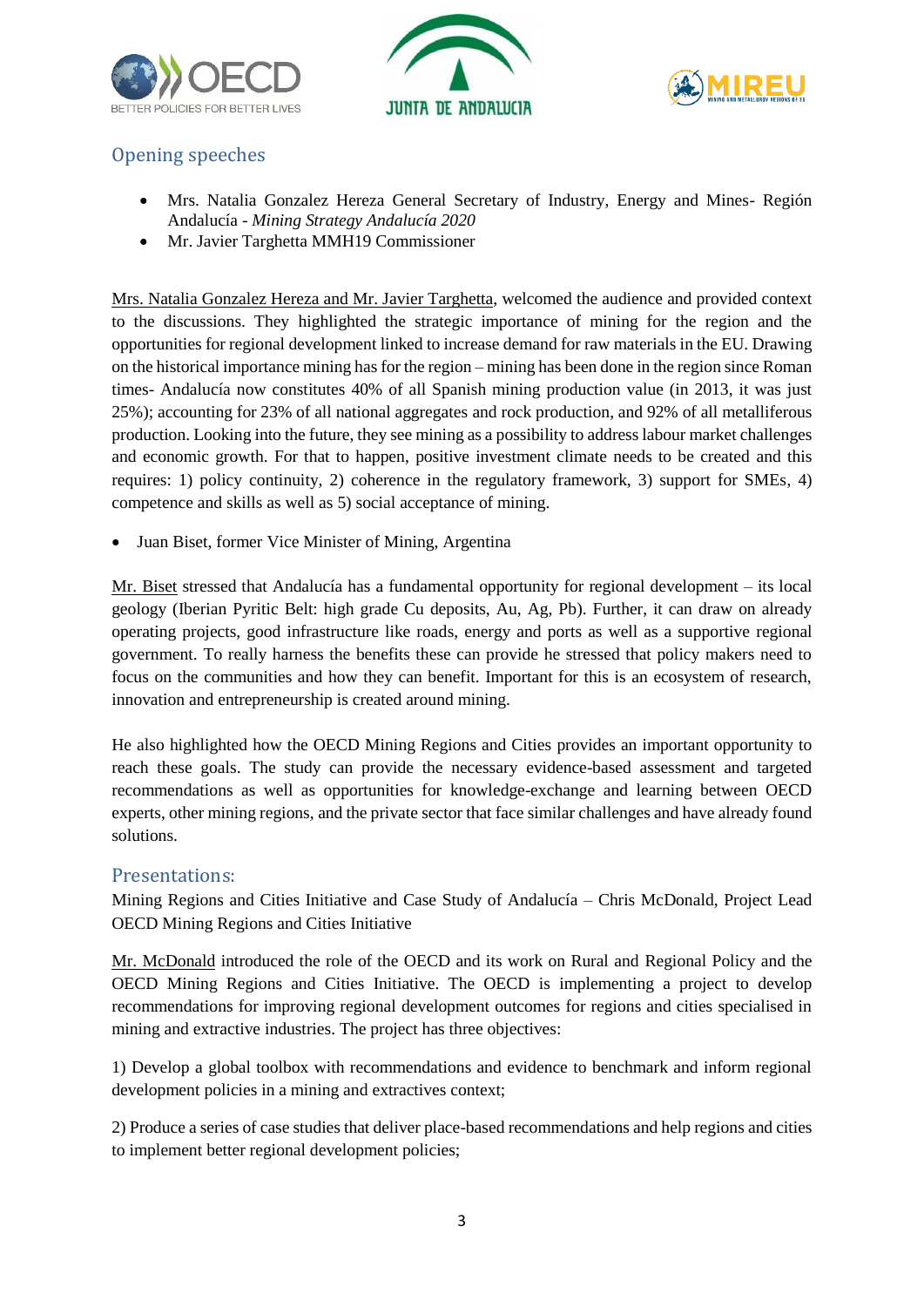





3) Develop a global platform for mining regions and cities through events and peer-review that enables knowledge sharing, advocacy and dialogue between public/private sectors and local communities.

Further, it works along three themes:

- Regional productivity and economic diversification Policies that enable the development of the mining industry, that support productivity and also strengthen the supply chain linkages around mining activities and support economic diversification efforts.
- Quality of life and wellbeing Policies that enhance quality of life and address inclusive growth and well-being challenges that affect regions and cities with a high degree of dependency on mining and extractive industries, which includes new models of partnership between the private sector and local communities (social license to operate)
- Sub-national governance and fiscal arrangements Sub-national governance and fiscal arrangements that address the complex relationships between national and sub-national governments, the mining industry and community stakeholders in relation to issues of economic development and wellbeing.

Key questions for Andalucía include:

 $\rightarrow$  How can mining and extractive industries be a catalyst for regional development using innovation and knowledge spill overs as well as development of value chains in mining equipment and technology services?

 $\rightarrow$  What is the role Región Andalucía can play in the Spanish and European mining development contexts? How can it tap into its unique features (eg., relatively strong sector and mining tradition; EU standards and regulations; high-level political decision to pursue mining) in order to become a leading regional mining jurisdiction? What role can it play in securing access to critical raw materials both locally obtained and developed elsewhere (esp., in the latter case, through synergies and opportunities arising from the Spain-Latin American cultural and economic bond)?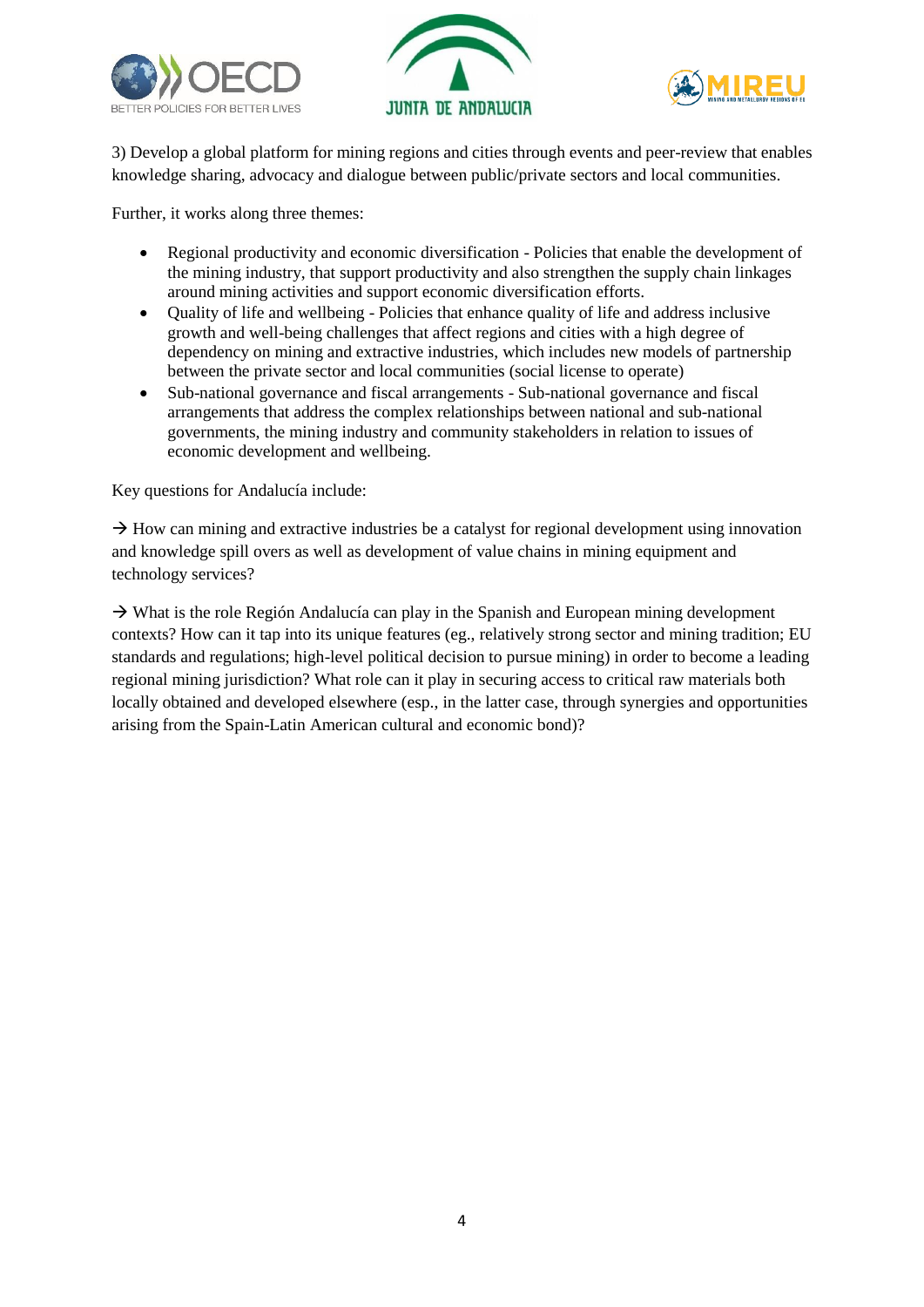





## Discussions with Industry representatives & Q&A with audience

Facilitation: Chris McDonald, Project Lead OECD Mining Regions and Cities Initiative OECD

- Cesar Luaces, COMINROC
- Priscila Moreno, AMINER
- Juan Lorenzo González, AFA-Andalucía
- José Pastor AEMA

Cesar Luaces, represented the Spanish Confederation of Extractive Industries of Rocks and Industrial Minerals (COMINROC in Spanish). He highlighted that their work is focused on cements, limestones and sandstones making up 8.9% of total mining in Spain. Their companies have 460 operations in Andalucía and rely largely on sub-contracting (71%). Most companies that are members are very small: between one and nine employees. They estimate that one job in mining creates 100 jobs in other industries. At the moment most mining is done for local consumption (75%), they would like to increase the share of export to grow the market.

Priscila Moreno, from the Association of Research Companies, Extractors, Mining-Metallurgical, Auxiliary and Services Transformers (AMINER). She represented companies in the metal mining sector and its associated auxiliary industry. She highlighted the need for technological research and development so that mining can become integrated in the circular economy. This can not only address climate objectives but also enable the creation of direct and indirect jobs in the region. Further, she highlighted the need of political stability and recognition that mining is important for the Spanish national economy. She also valued sharing and transferring knowledge between different stakeholders on leading practices.

Juan Lorenzo González, from the National Association of Aggregates Manufacturers (ANEFA), talked about the fact that aggregate industry is largely SME based and often runs in small family businesses that transfer knowledge from one generation to the next. He stressed the need for innovation in the sector to help businesses to become future oriented. Further, he asserted the need for more political stability and strategic support from the national and sub-national administrations, stating that small enterprises often struggle with red tape. To overcome pre-conceptions of the mining industry and to increase social acceptance, he suggested to increase education on sustainable development and environmental conservation for children

José Pastor, from the Association of Marble Companies of Andalucía (AEMA), stressed the high quality of the marble produced in Andalucía and their goal to become a globally recognised trademark with an international profile. They have invested in excellent facilities to be able to conduct state of the art design projects and need to make this known to attract high skilled workers and experts.

### **Key Learnings:**

- It is important for the industry to be recognised in its strategic importance and contribution to the national economy and operate in a politically stable context that provides clear strategic guidance
- The industry has the potential to be a catalyst for local and regional development
- The industry needs more visibility on the national and international level to be able to innovate and growth also beyond national borders and increase social acceptance
- The sector is largely made up of small, family owned SMEs, which require targeted support to adjust and benefit from global mega trends like the need to transition to a low-carbon economy and the digital revolution
- Improving infrastructure for research and development can help support the circular economy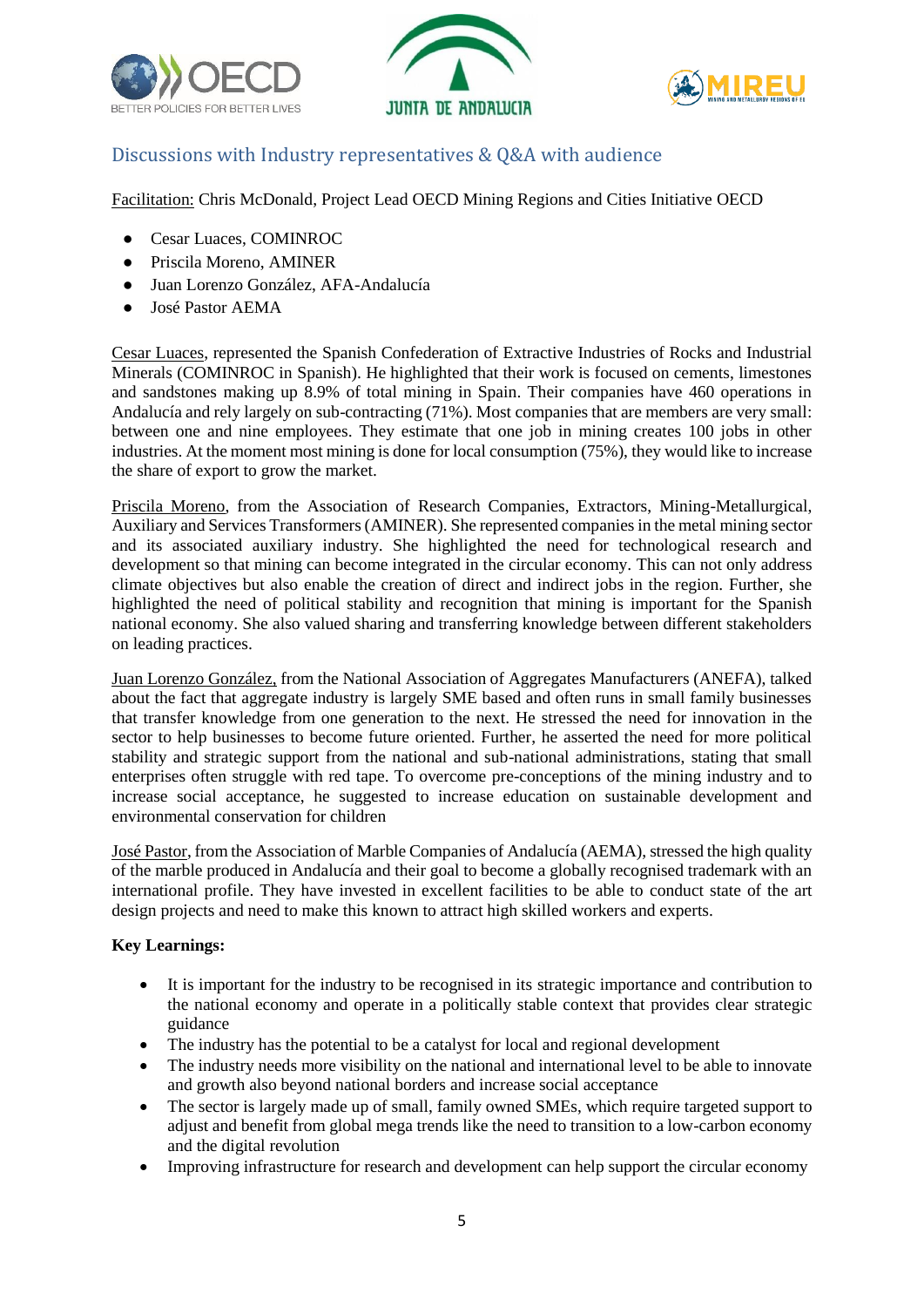





# Second session: Panel and Q&A on International Experiences at the local and regional level

Facilitation: Juan Biset, former Vice Minister of Mining, Argentina

- Innovation: Mr. Nestor Coronado, from [EIT Raw Materials](https://eitrawmaterials.eu/)
- Dr. Santiago Cuesta-López, General Manager, *ICAMCyL Foundation*, RIS3 Smart Specialization Strategies of MIREU
- Value Chains: Mr. Jonas Lundström, Head of Business and Community Building, [Region](https://www.regionvasterbotten.se/)  [Vasterbotten,](https://www.regionvasterbotten.se/) Sweden

Nestor Coronado, outlined that supporting value chains on mining requires innovation, education and entrepreneurship.

- EIT provides solutions to strengthen local value chains through three strategic objectives:
	- o Securing raw materials supply
	- o Designing solutions
	- o Closing material loops –Implementation of circular economy strategies.
- Main focus of EIT is bridging R&D to the market.
- Some projects that can be interesting for Andalucía are:
	- o RESEERVE project: A project that maps the mineral sources of the six East European countries and create a mineral database online. The main project outcome is the creation of the West Balkan Mineral Register for primary and secondary mineral resources. This type of mineral mapping can be useful for Andalusia.
	- $\circ$  Invest RM: this project creates an online accessible, decision-making tool to facilitate the investment in the raw material sector. The tool contains relevant, updated and raw material-tailored country data (legal, social, economic), together with verified critical raw materials database. It can guide raw materials companies and investors, mining institutes, technical universities and geological surveys.
- He highlighted that international projects/networks can help Andalucía to support matchmaking and networking (e.g. digital platform), and capacity building (e.g. through raw material academy)

Santiago Cuesta-López, presented some international networks on mining:

- O Remix –aims to promote innovation in the regional mining value chains, of large and small scale companies. The project gathers 9 partner regions, 1 advisory partner and 8 policy instruments. The project highlights will be communicated directly to the European Commission (EC) at the end of Phase one to help improve EC policy on raw materials- an outstanding opportunity to obtain pan-European in-depth consideration of smart and green mining policies
- O MIREU aims to establish a network of mining and metallurgy regions across Europe. Its main objective is to identify ways to ensure the sustained and sustainable supply of mineral raw materials to the EU and to promote investment, innovation and growth in the sector.
- O The Iberian Cluster for Sustainable Mining and Services aims to revitalize the regions that depended on carbon mining with new sustainable mining opportunities. The initiative has already presented 7 projects to reach funds from the European Union to finance circular economy strategies.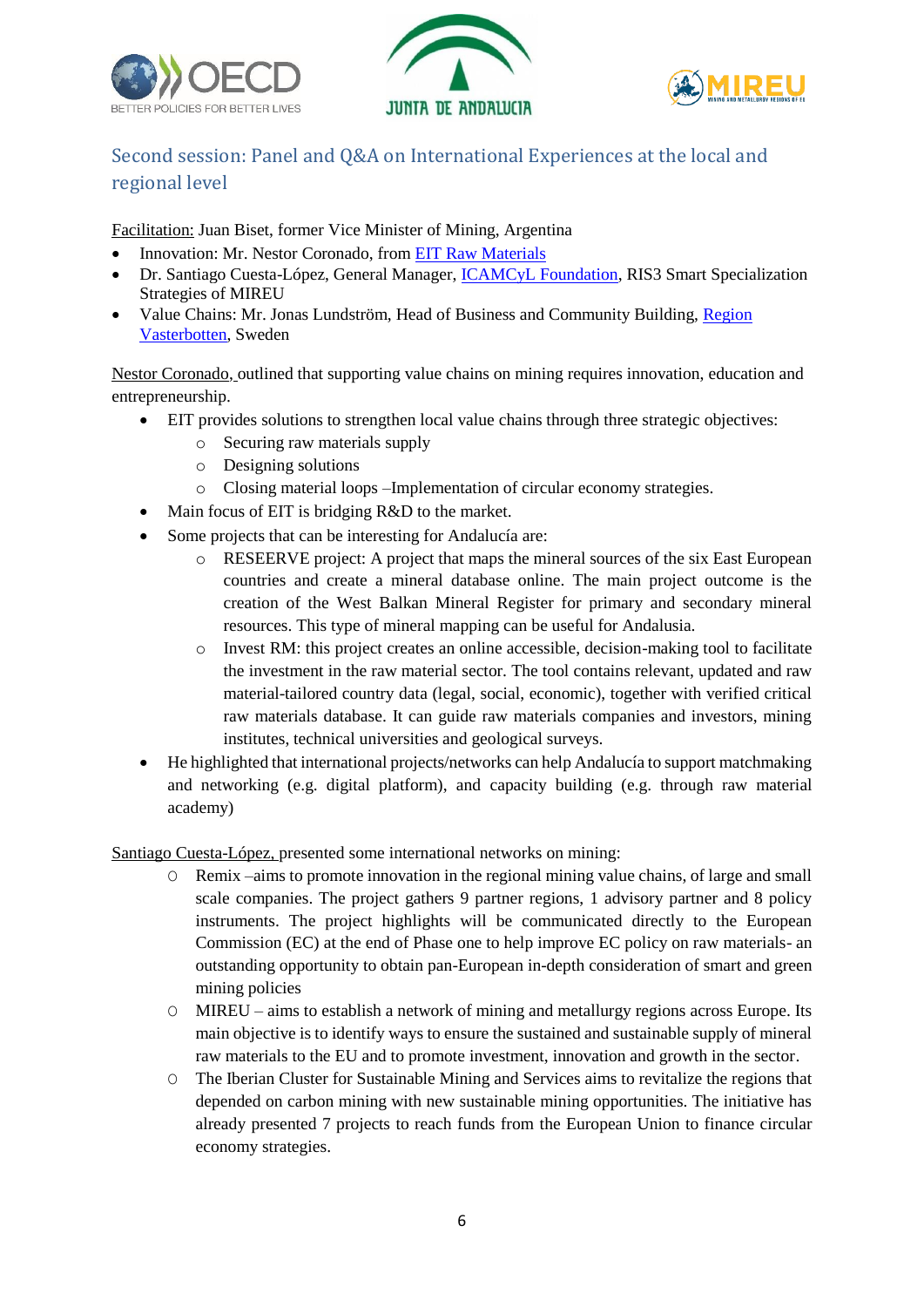





- The benefits for regions of being on these platforms: i) submit a project for technical assistance and financing by EU, ii) Foster the elaboration of unique projects that involve SMEs, iii) preferential access to finance from EBRD, iv) These projects will have preferential access to the European Investment Bank.
- For example, Castilla y Leon are working on an innovation hub to rehabilitate old mining sites

Jonas Lundström, outlined that developing local value chains entail developing locally the services around mining activities.

- There are many opportunities to innovate around services required by mining. It is not just about activities post-mining extraction but also previous process and extraction support.
- Balancing land use issues and supporting internal networks among stakeholders are crucial actions for a dynamic local business environment.

#### Juan Biset

Mr. Biset stressed Andalucía has a number of tools (e.g . EIT and Smart Specialisation) and international networks to tap into.

- Today mining equipment and technology sector is very innovative
- Andalucía is engaged in mining in a high regulatory standards and in high population density contexts– this in itself is a competitive advantage

During the Q&A session speakers agreed that it is important to generate an alternative income to develop the territory outside of mining. It will help support intergenerational equity where future generation can replace the income of natural resources that past generation received.

Speakers also provided some concreted examples on circular economy projects. In Castilla y Leon abandoned coal mines are being studied to identify the rare earths that can be taken out -for example the germanium can be found in the ashes. They are also trying to use carbon for other purposes including fertilizers and tools for aeronautical sector.

### **Key Learnings:**

- Andalucía can benefit from international projects/networks to support matchmaking and networking (e.g. digital platform), and capacitation (e.g. through raw material academy).
- Innovation opportunities in mining sector are not only found in activities post-mining (batteries etc), activities previous to mining and during the extraction process offer innovation opportunities (e.g. in services required for mining).
- A dynamic mining business environment requires policies to balance land use issues and support internal networks among stakeholders.
- Circular economy activities can provide opportunities to boost innovation in mining sector and additional income source for the region. For example, mining waste can be used commercially or abandoned mines can offer additional commercial opportunities (e.g. rare earths in abandoned coal mines of Castilla y Leon).
- In order to achieve economic sustainability in mining regions it is important to generate alternative income outside of mining in the territory.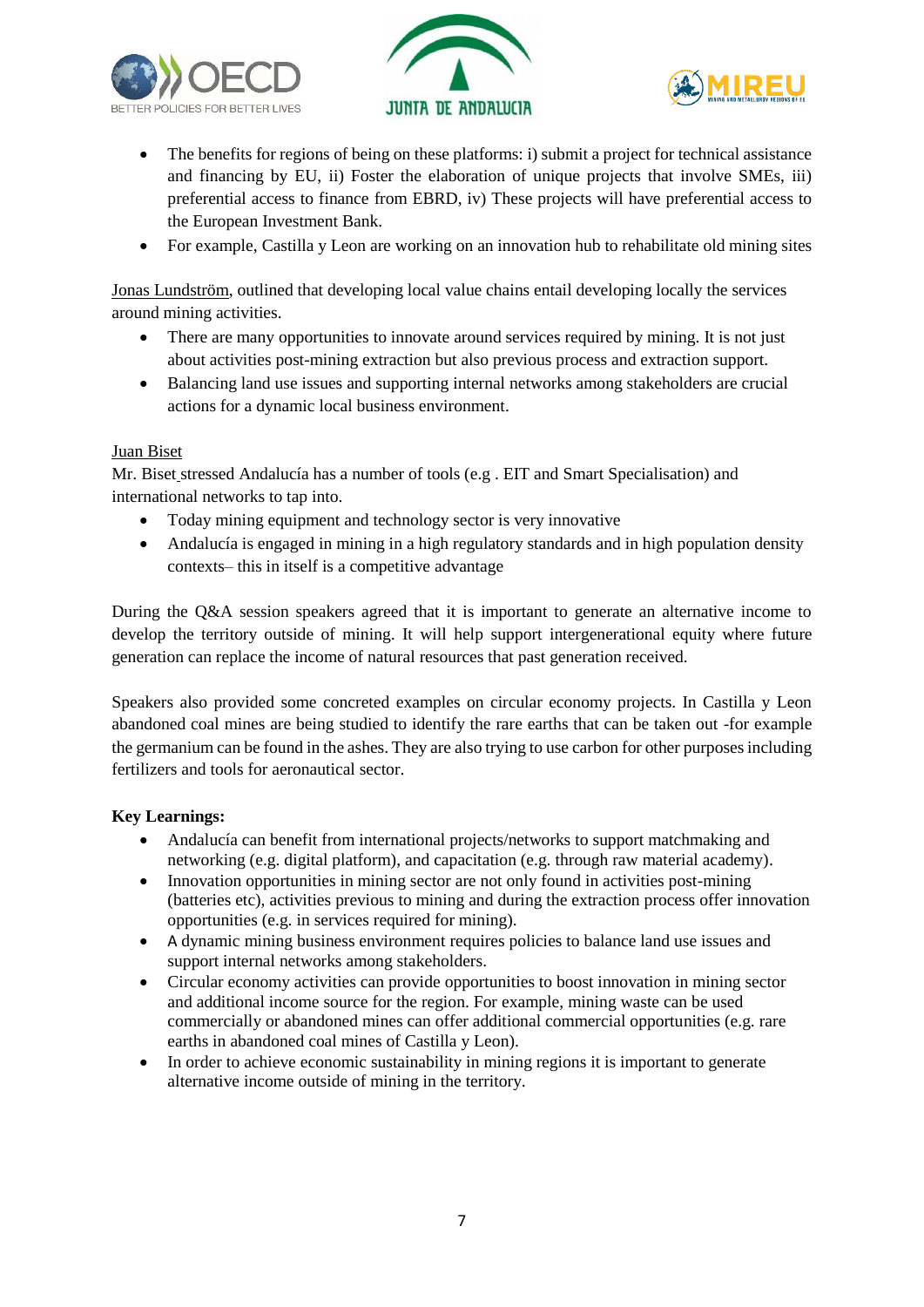





# Afternoon session: Shaping the Andalucía case study

Workshop with participants to the meeting focused on assets, bottlenecks and policy actions in Andalucía.

### **Innovation**

### *Assets of Andalucía:*

- Resources of high value- polymetalics.
- The region has human capital- high skilled workers with specialisation on mining.
- A relative higher flexibility to conduct policies than in other regions in Europe.
- Big mining companies can lead innovation and stand ready to support the process.

#### *Bottlenecks:*

- Stakeholders around mining companies, universities, technology providers, do not currently work in a cohesive way to support innovation and share learnings; without that it is very difficult for SMEs to innovate
- There is a lack of national mineral strategy for the future. So far:
	- $\circ$  Andalusia hasn't maximised potential for innovation in the mining sector, as they have done in food and agriculture
	- o The mining policy is mainly private sector led, and there isn't clear policy direction from the national government
	- o No-one is taking responsibility for coordinating the whole value chain
	- o It is difficult to attract investors without a cohesive future vision
- Regulatory framework is not modern/flexible enough to support innovation in the mining sector.

### *Policy actions to address challenges and harness assets:*

- Build coherence through a national level strategy that outlines a multi-level governance approach of developing the sector.
- Enhance the capacity of the sub-national administration to be able to deal with requests in relation to mining and speed up the permitting process.
- Strengthen links among different stakeholders on mining sector to identify innovation opportunities.
- Improve mapping of mineral deposits and resources in the region. It should also involve information on opportunities from mineral waste.

### **Value chain**

*Assets of Andalucía:*

- There are large companies, that can function as an anchor to lead projects in developing local value chains.
- There is the potential to extract more value from mining waste, developing circular economy approaches.
- Good infrastructure (roads, energy and ports)
- Possibility to link up with other industries present in the region (Tourism).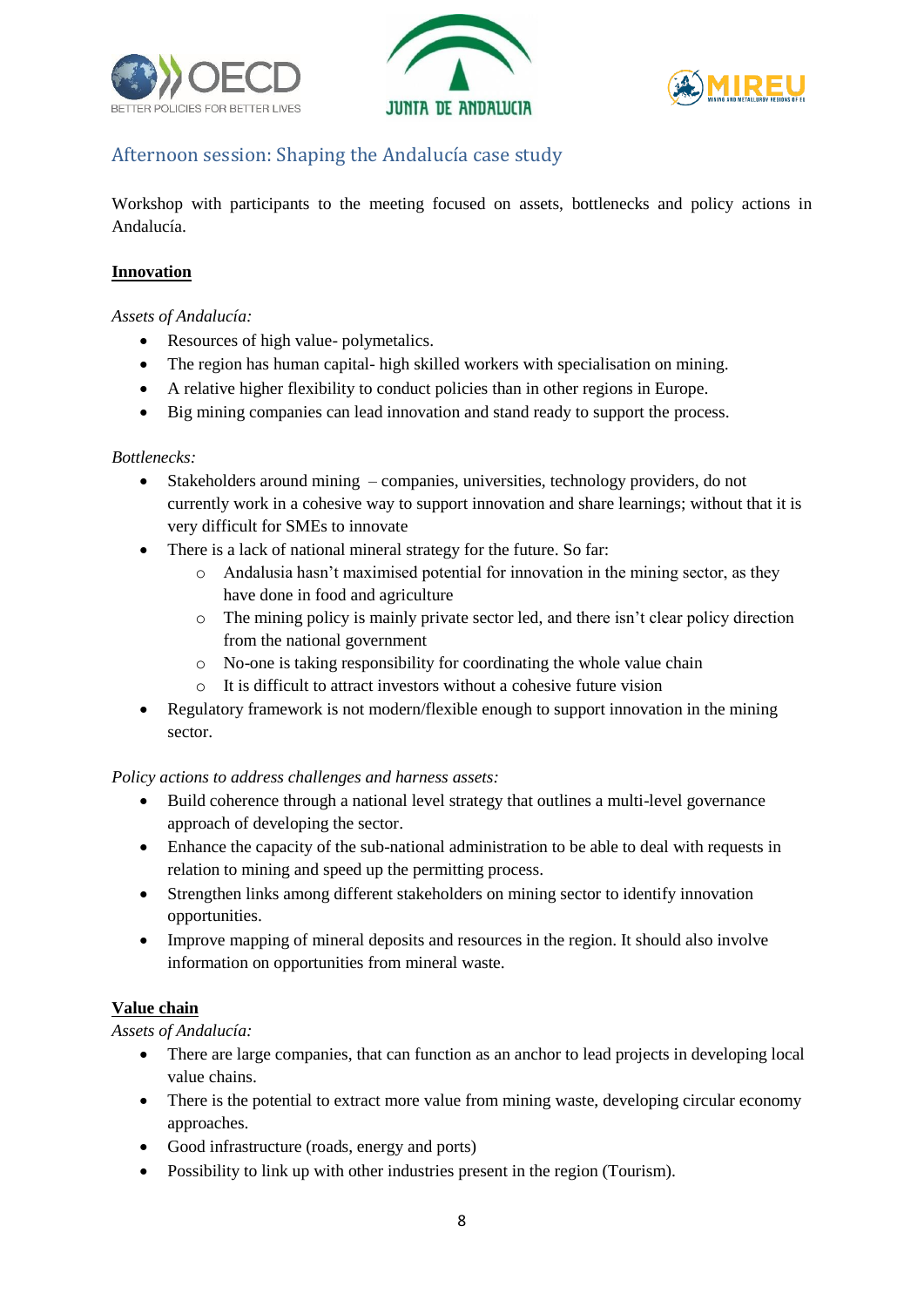





### *Bottlenecks:*

- Large number of small companies in rock mining extraction.
- Lack of integration between regional planning and mining projects. For example, there is no clarity on projects of land recuperation after mine closure.
- Negative perception of mining amongst some regional stakeholders.
- Complicated regulatory and institutional frameworks, involving many different departments.

### *Policy actions to address challenges and harness assets:*

- Promote geological mapping high value raw material.
- Adapt mining legislation to local conditions.
- Define a common vision among different actors.
- Change regulations to improve timing of approvals and allow faster application of new technologies.
- Need to expand extractive activities in the region to generate economies of scale and scope.
- Expand information about opportunities to integrate circular economy projects in large mining companies.

### Next Steps and closing remarks

Manuel Vazquez Mora, Región Andalucía, Spain Jonas Lundström, Region Vasterbotten, Sweden Chris MacDonald, Project Lead OECD Mining Regions and Cities Initiative OECD

### **Highlights:**

- Mining is essential for the region and can be a driver for social and economic value.
- The potentials of the region include the existence of valuable minerals and metals as well as a supportive regional government, available infrastructure and human resources, and the presents or large, successful companies.
- These is a clear need to define an inclusive, sustainable vision for long-term regional development linked to mining. It should provide stability for investors as well as assurance and understanding of communities and address current bureaucratic challenges and gaps in collaboration amongst stakeholders.
- The OECD case study can help address this through providing guidance on how to develop a renewed vision and enforce visibility along the following two key aspects:
	- o Part A: Diagnosis of the mining economy of Andalucía
		- Highlighting the strategic importance of mining for Spain as well as the EU, especially concerning the transition to a carbon neutral economy.
		- **Emphasising the presence of the geological resource and making its potential** and contribution to national and regional economy visible to the Spanish government as well as potential global partners/investors
		- Identification of key challenges and opportunities for local economic growth (low productivity, labour market challenges)
	- o Part B: Policy analysis to provide guidance on how to build an environment that facilitates innovation, the development of value chains
		- Ensuring policy continuity and aligned objectives through all levels of government